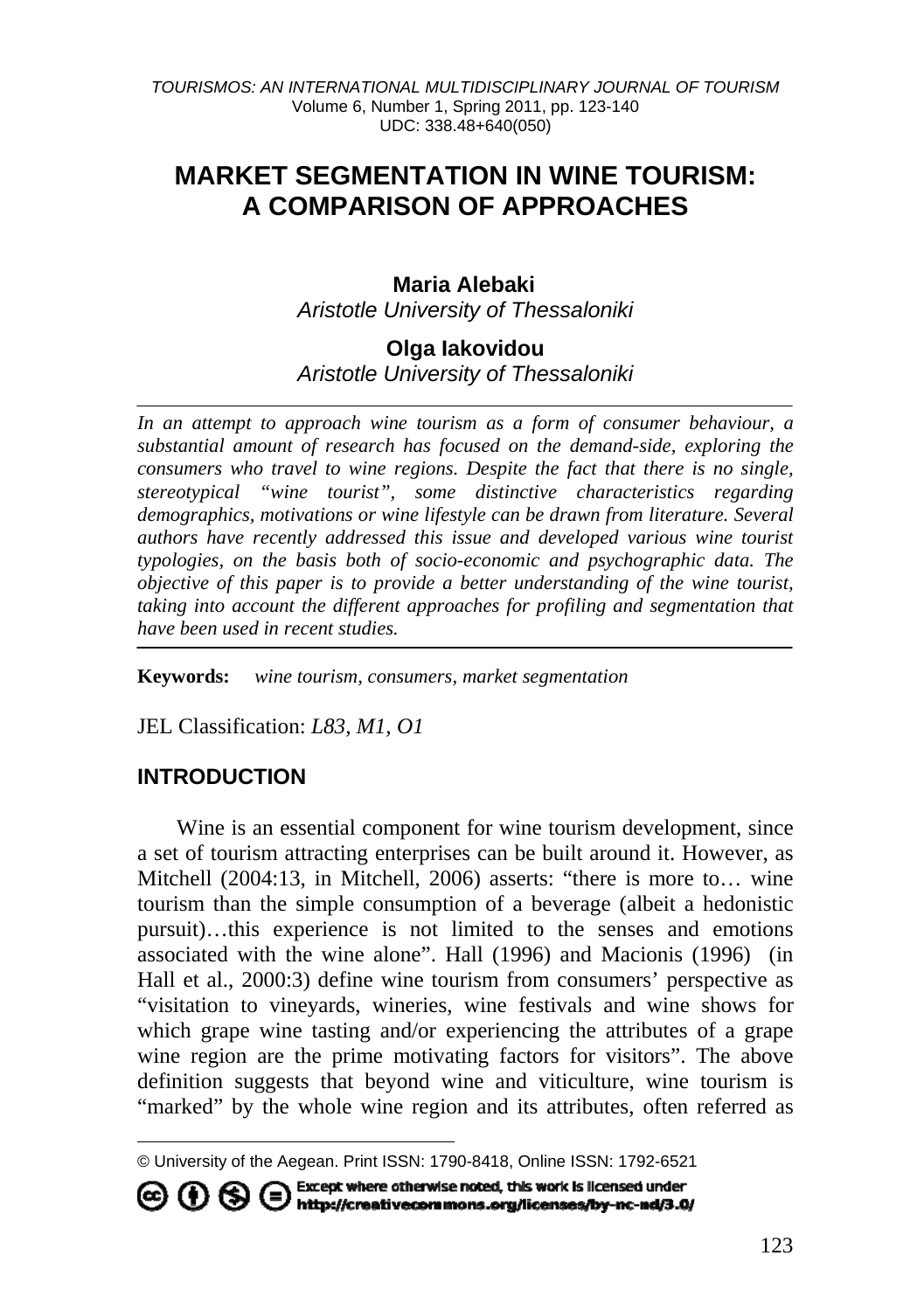"winescape" (Peters, 1997, cited in Hall et al., 2000). Three components constitute the winescape: the presence of vineyards, the wine production activity and the wineries where the wine is produced and stored (Telfer, 2001).

Hall & Mitchell (2002:69, cited in Sparks, 2007) discuss the concept of "tourist terroir" in order to describe "the unique combination of the physical, cultural and natural environment (that) gives each region its distinctive tourist appeal". In fact, someone who engages in wine-related tourism, seeks for an overall tourism experience, which offers a regional "bundle of benefits" (Getz & Brown, 2006), such as the rural landscape and the appealing environment (de Blij, 1983:4), cultural heritage, festivals, romance and relaxation, exploration, (Carmichael, 2005), socialising, communing with other people, hospitality, meeting the winemaker, or learning about wine (Alant & Bruwer, 2004; Charters & Ali-Knight, 2000; Dodd, 1995). Authenticity, regional culture and gastronomy are closely linked to wine tourism. As Simon states: "Where vines flourish, McDonalds seldom does. Good authentic food is surely a prerequisite for any wine-orientated holiday, and wine and food grow up together in these [wine producing] regions" (Simon, 2001:6, in Boniface, 2003:132). For all the above reasons, wine tourism has been recognised as a form of agricultural tourism, rural tourism, cultural tourism, industrial tourism and special interest tourism (Yuan et al., 2005).

Getz (2000) argues that wine tourism should be examined from three major perspectives: wine producers, tourism agencies and consumers. Getz & Brown (2006) comment: ''Wine tourism is, simultaneously a form of consumer behaviour, a strategy by which destinations develop and market wine-related attractions and imagery, and a marketing opportunity for wineries to educate and to sell their products directly to consumers". Thus, understanding wine-related consumer behavior is vital and can achieve marketing benefits (Yuan et al., 2006; Dodds & Butler, 2010). Towards this direction, market segmentation is significant for wine tourism operators in terms of product development and marketing purposes (Mitchell et al., 2000; Williams & Kelly, 2001) as it provides an understanding of wine tourists and their behaviour.

Market segmentation has been defined as … "the process of dividing a market into distinct subsets of consumers with common needs or characteristics and selecting one or more segments to target with a distinct marketing mix" (Schiffman et al., 2001:54, cited in: Bruwer et al., 2002). Usually, market segmentation is based on socio-economic variables (gender, age, income, educational level). However, in wine tourism literature several psychographic variables are used as criteria for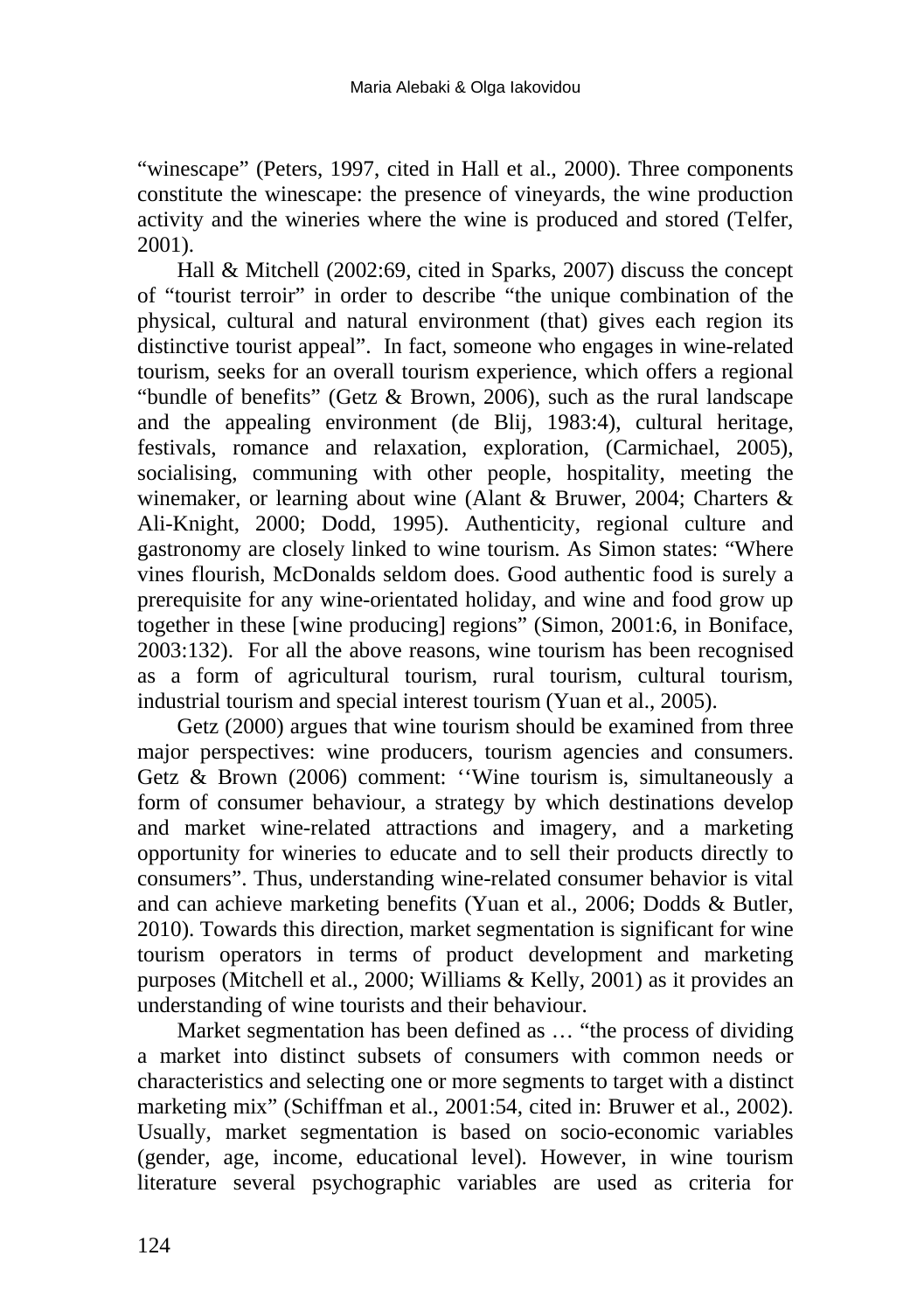segmenting. Thus, motivations, lifestyle, interests, values, personality, etc can give useful information in order to have a better insight into who exactly the wine tourist is (Galloway et al., 2008; Gronau & Kaufmann, 2009). Besides, as Bruwer et al. (2002) state, visitors with similar demographics may present considerable differences concerning their attitudes, lifestyle and wine consumer behaviour.

Through the process of market segmentation, answers for a variety of questions regarding the consumers of wine tourism maybe drawn: Do they consider a distinct group with specific characteristics compared to an average traveller in rural areas or urban centers? Does wine constitute the main reason for visiting a grape wine region? Does wine tourism apply to only one specific type of consumers? A wine lover may visit a winery with his friends, or family, who do not share the same interest in wine. Moreover, there is a variety of reasons for visiting a wine region, such as the rural setting, which may not be directly and exclusively related to wine consumption. All these considerations engage both academics and wine tourism stakeholders to further research.

Within this context, the objective of this paper is to provide a useful insight into the types of visitors engaged in wine tourism as well as to identify their specific characteristics. In particular, a comparison of approaches concerning wine tourism profiling and segmentation is provided. Identifying similarities and differences among wine tourists, both in Europe and in the New World countries has practical implications for both national and regional tourism authorities in order to meet customer needs and to improve customer service.

### **SKETCHING A GENERAL PROFILE OF THE WINE TOURIST**

Approximately two thirds of wine tourism literature comes from Australia and New Zealand, while a large amount of research comes from Canada and the USA (Mitchell & Hall, 2006). Research in relation to wine tourists is well developed, despite the fact that studies on wine tourism policy and economics are in early stage (Goldberg & Merdy, 2006). However, only after 1995 academics began to focus on the wine tourist, while it is important to stress that in many cases information has been gathered from the wineries' perspective (supply – side research) rather than from the wine tourism consumers themselves (Mitchell et al., 2000; Tassiopoulos et al., 2004). Moreover, a substantial amount of research deals with winery visitors and their relationship with special issues concerning specific tourism products or services and does not investigate wine tourists in general (Williams & Kelly, 2001).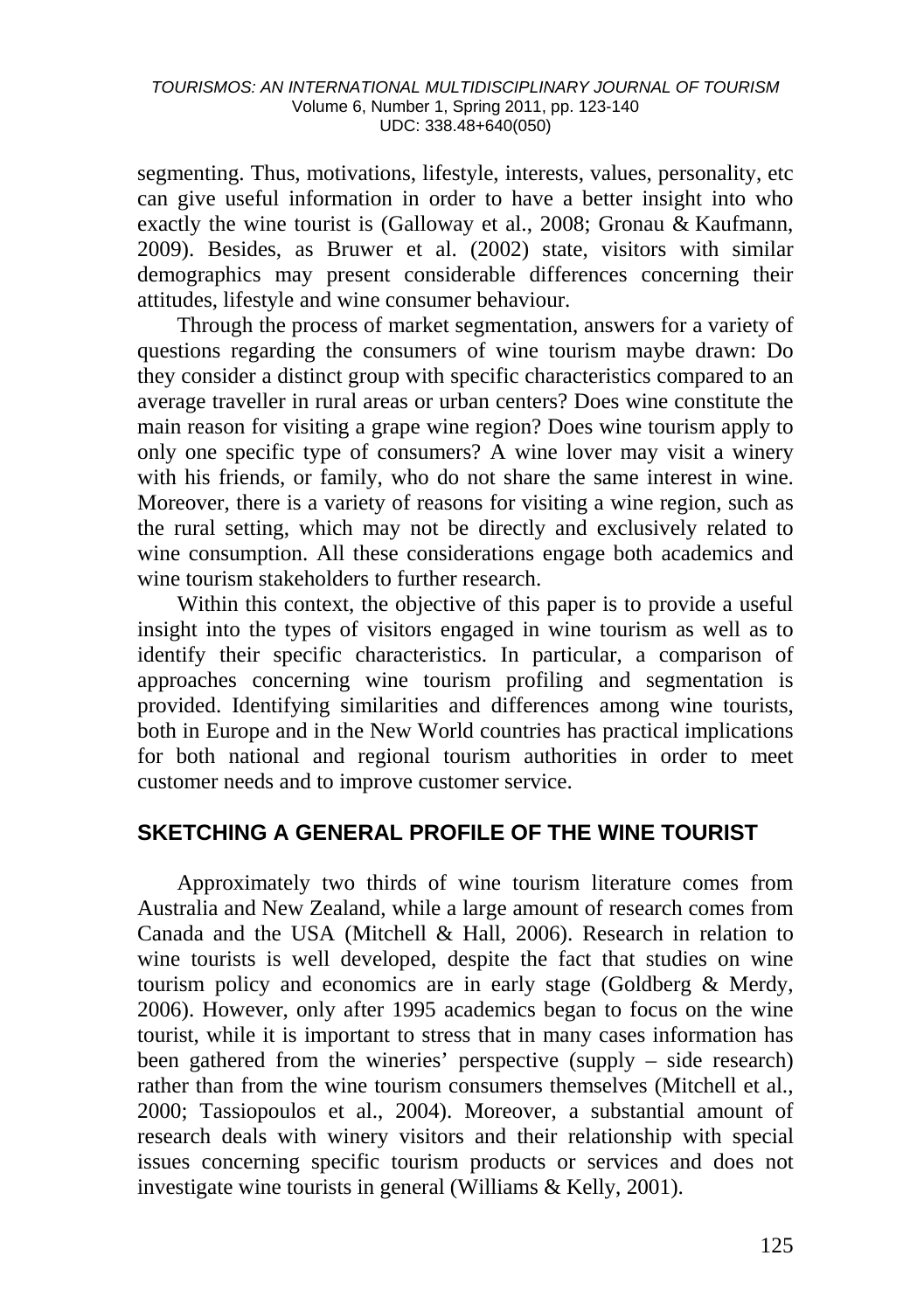Descriptions that refer to wine tourists before 1995 vary and in some cases are not flattering. Spawton (1986:57 in Macionis & Cambourne, 1998:42) describes them as "mobile drunks", McKinna (1987:85 in Macionis & Cambourne, 1998:42) refers to wine tourist as "the passing tourist trade who thinks a 'winery crawl' is just a good holiday", while, a milder description that has been given is "wine connoisseur" (Edwards, 1989 in Macionis & Cambourne, 1998:42). Folwell & Grassel (1995:14, in Mitchell et al., 2000) give some more information about the wine tourist's profile, arguing that the visitor of wineries in Washington state during the late of 1980's is "middle-aged with an above average income".

Dodd (1995) asserts that a winery visitor is generally of higher educational level and income comparing to an average traveller. According to the South Australian Tourism Commission (1997, in Charters & Ali-Knight, 2002), wine tourism appeals to "couples with no children and those with higher education and incomes in professional occupations". Mitchell et al. (2000), after a preview of the existing literature mainly basing on studies in Australia, New Zealand and the U.S.A., arrive at the following description: "(the wine tourist) is usually 30-50 years of age, in the moderate to high income bracket and comes from within or in close proximity to the wine region itself". More recently, Treloar et al. (2004), pinpoint several similarities in previous studies regarding the winery visitor, which they describe as "predominantly female, generally university or higher educated and with a slightly higher than average income...usually domestic or intrastate traveller who has some experience with wine or wine education".

In Australia, as Charters & Ali-Knight (2000) state, the winery visitor in Margaret River and Swan Valley is mainly female (53,7%), young (under 47 years old) and comes from the metropolitan area of Perth. Likewise, O'Neill & Palmer (2004) suggest that the winery visitor in Western Australia is female, young (under 44 years of age), with a managerial or professional occupation, well-educated and comes from Australia. More recently, O' Neill & Charters (2006) also come to the same conclusion, describing winery visitors in Margaret River as "mainly young females, who are highly educated".

According to the New Zealand Ministry of Tourism (2007, cited in McDonnell & Hall, 2008), wine tourists in New Zealand are international and domestic visitors, aged 15 years old and over, who visit a winery at least once when travelling in New Zealand. Moreover, between 2001 and 2006, international visitors increased in an annual average growth rate of 16%. During the same period, the number of domestic visitors has been almost cut in half. Similarly, while in 1999 there was a low percentage of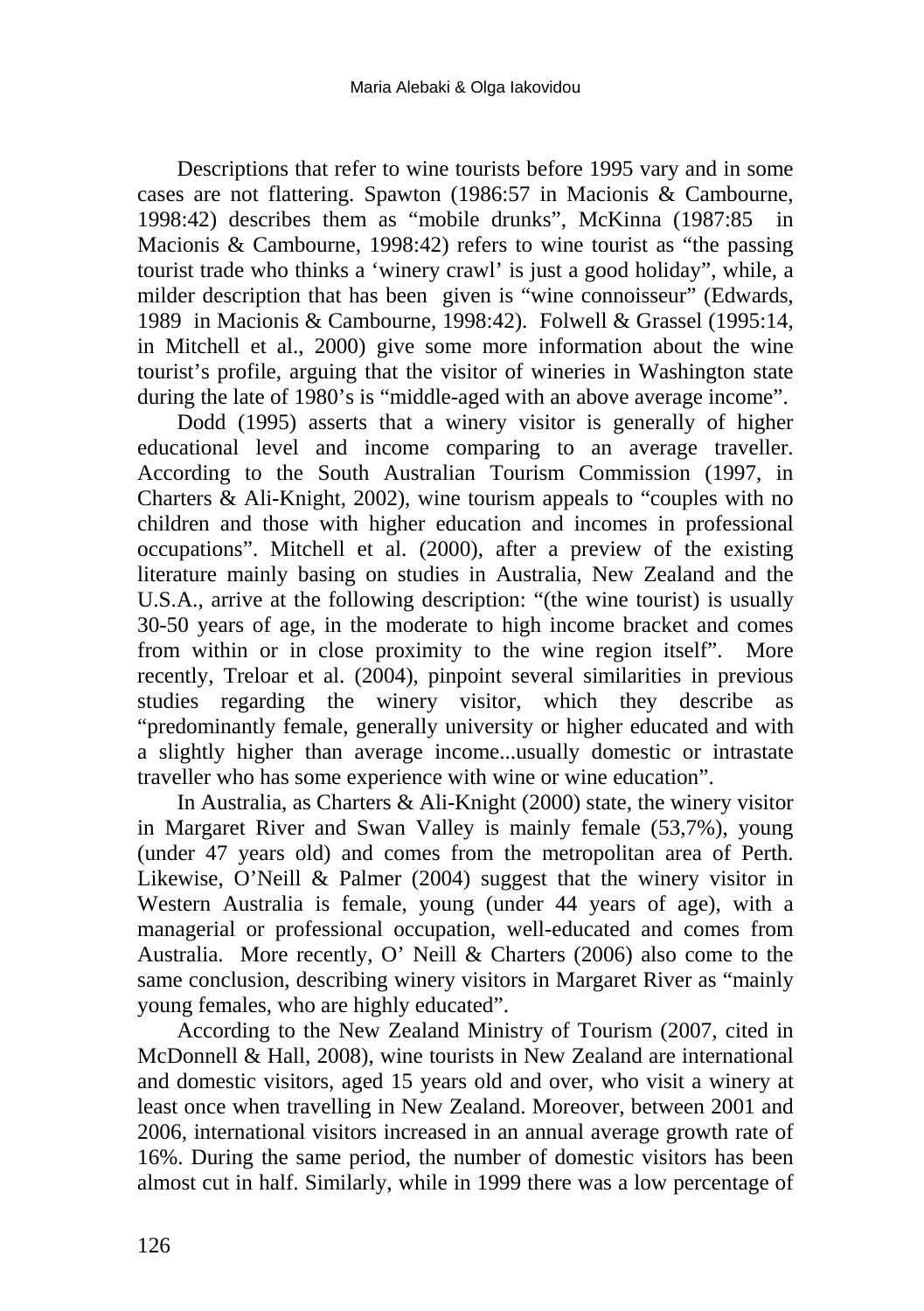international tourists who lived overseas (16%) (Mitchell, 1999, cited in Alonso et al., 2007b), a recent research (Alonso et al., 2007b), indicates almost 20% growth in international tourist numbers. The above considerations emphasise the enormous potential of wine tourism development in New Zealand

Research carried out in Texas (Kolyesnikova et al., 2007) suggests that wine tourists are young females (less than 51 years old), in high levels of education and occupation that usually belongs to the following categories: professional/technical (engineers, architects, lawyers, doctors etc) and executive/managerial (accountants, managers, administrators etc). Carmichael (2005), while investigating the winery visitors' characteristics in Niagara region, Ontario-Canada, states that the Canadian winery visitor's profile is quite similar compared to the general winery visitor's profile, as described in the New World countries. In particular, visitors in Canadian wineries are mainly couples, middle – aged, highly educated, high income and professional workers. The majority of visitors are domestic travellers coming from regions in close proximity to the wine area.

Brown & Getz (2005) explored wine consumers' attitudes concerning wine tourism in Calgary of Canada. Specifically, the links between wine preferences and propensity to travel to specific wine regions were investigated. The above research is consistent to Carmichael's (2005) findings in the same country. In fact, winery visitors in Canada were found to be mainly females, middle-aged (average age: 49 years), married, highly educated and with higher incomes. A third study in British Columbia, conducted by Williams & Kelly (2001), describes wine tourists as: "of a middle income, moderately well educated and females, empty nester, baby boomers".

In South Africa, results of a research carried out by Tassiopoulos et al. (2004) suggest that wine tourists are mostly females, young (less than 35 years), single, without children and with a professional occupation. Also, they are usually day-trip tourists and travel in a party of 2.1 persons. Only 9.1% of them are international, while they mainly come from Cape Town metropolitan area. More recently, Tassiopoulos & Haydam (2006) argued that wine tourism in South Africa includes day trips and wine tourists use their own mode of transport.

Winemaking activity has a long tradition in Europe and over 60% of all world wine is produced there. Furthermore, France is the world's number one destination. However, research concerning the wine tourist's profile and characteristics is relatively inchoate (Charters & Carlsen,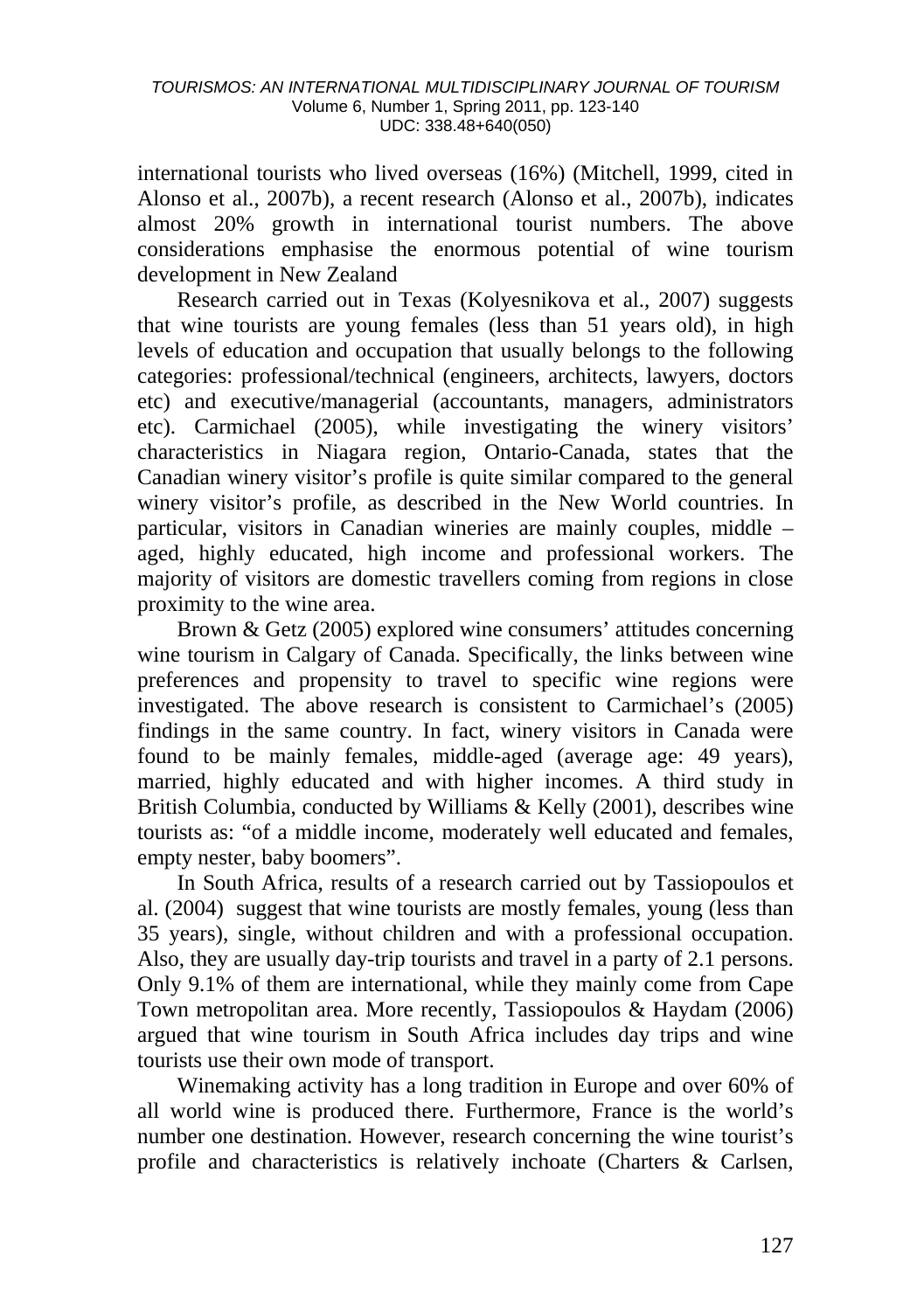2006; Machlouzarides, 2010). A review from four European countries (France, Italy, Spain and Greece) is presented in the current article.

Wine tourists in France usually visit wine regions in winter months and less frequently during the summer season (May to September). Winerelated holidays are usually short-term. Thus, wine tourism applies mainly in domestic travellers, who prefer to organise their vacation out of the main summer season. Contrarily, foreign visitors are more likely to be attracted in the summer season, because holiday is longer and wine can be mixed with other tourist activities (Frochot, 2000:79). According to another research in Alsace (Waller, 2006), only 40% of visitors stay overnight. Guzman et al. (2008) found that a typical wine tourist in Southern Spain is between 50-59 years old, middle/high income and usually travels with family. According to Gatti & Maroni (2004), the wine tourist in Italy is mainly young, foreign male. In addition, female wine tourists in Italy are usually younger than male. As Gatti (2001) states: "Foreign tourists are usually the most organised ones. They take advantage of specialised magazines and guides on Italy".

As far as Greece is concerned, there is a lack of official data regarding wine tourism. However, according to a relative research conducted by the Association of "the Greek Women of Wine" (Triantafyllou – Pitsaki, 2005) and based on winemakers' perceptions, this form of tourism so far seems to apply particularly to the domestic market. In fact, domestic travellers constitute more than 70% of the total number of winery visitors in Northern, Central and South Greece, while their common characteristic is their strong interest in wine. It is important to point out that there is a high percentage of international winery visitors in the insular regions and that results to an increased percentage of international tourists at a national level. However, it is possible that visitation to islands is a part of an organised vacation in the framework of mass tourism. Thus, a winery tour seems to be a collateral activity. Sketching the winery visitors' socio-economic profile in Greece, based on a recent study in the Macedonia region, Alebaki & Iakovidou (2006) argue that the average winery visitor is male, young, has high levels of education and medium-high income, is either civil servant or employee and comes from urban centers in close proximity to the wine region.

An extensive literature has suggested that demographic variables have a great impact on wine tourism behaviour (Bruwer, 2002a; Mitchell, 2002; Treloar et al., 2004). Dodd & Bigotte (1997), using cluster analysis, segmented visitors in Texas wineries on the basis of age and income. It was found that younger respondents were more critical of their winery experience and rated service quality in winery as the most important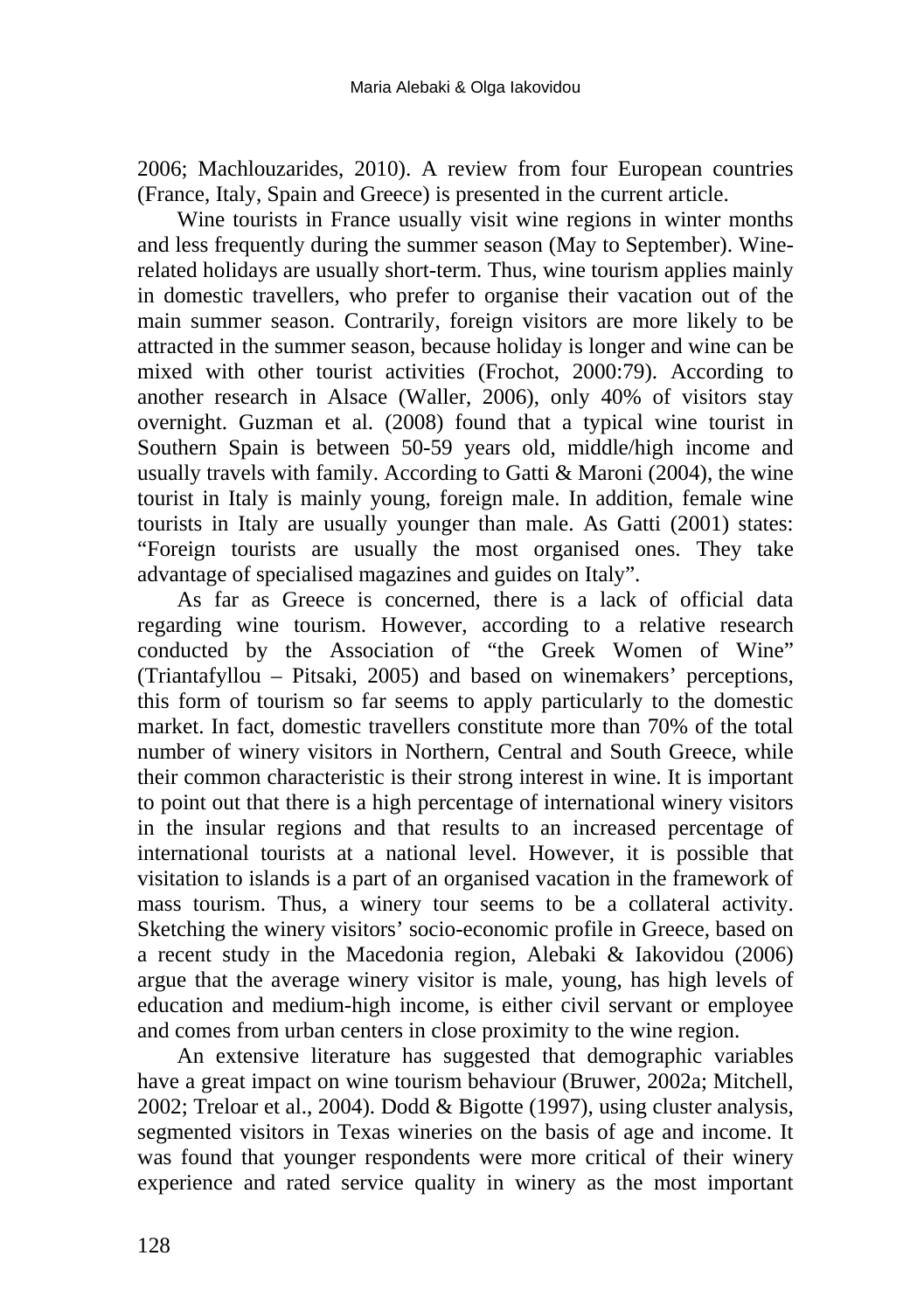factor of visitor satisfaction. Charters & Fountain (2006) found evidence that while older people give an emphasis to the product itself, for younger wine tourists the overall experience and the received services are more important than the quality of wine. Alonso et al. (2007a) pinpointed differences among different age groups of winery visitors in New Zealand in several dimensions, such as wine knowledge, product involvement and winery expenditures. Specifically, it was found that older visitors have greater wine knowledge as well as interest in wine than younger respondents, and although they earn lower incomes, they have higher expenditures at the winery.

### **WINE TOURIST'S PSYCHOGRAPHICS: MOTIVATIONS AND WINE LIFESTYLE**

As discussed, a deep comprehension of the nature of the wine tourists and their needs is a precondition for a successful marketing of the wine tourism destination and product (Macionis & Cambourne, 1998, cited in Mitchell et al., 2000). Thus, as wine tourism development has been increasingly international, one of the major themes expressed in literature was the need to better understand the nature of wine tourist (Brown & Getz, 2005). Many researchers have proposed a wide range of segments, based on demographic, socio-economic and psychographic characteristics, with important implications for wine tourism product development. As Charters & Ali-Knight (2002) admonish: "...in practical terms (that is for the winery), segmentation maybe the most important aspect of the wine tourist as a consumer, but - in order to be possible- it is necessary to consider briefly the motivation of visitors to wine regions".

Kay (2003) states that there are four main theoretical approaches to tourist motivation, each of these being based upon earlier motivation theories from other consumer behaviour research: needs-based motivation, value-based motivation, benefits sought or realised and expectancy theory based motivation. In addition to the above approaches, another approach distinguishes motivations into push and pull factors. Pull factors (or external motivations) draw the visitor to the winery and include general characteristics or activities of the winery (wine tasting and buying, tours, eating at the winery and rural setting). Push factors are internal motivations that drive an individual to visit the winery (socialising, learning about wine, relaxation and meeting the winemaker) (Mitchell et al., 2000; Yuan et al., 2005).

Getz and Brown (2006) point out that the experience of wine tourism includes three core dimensions, which they label the "core wine product",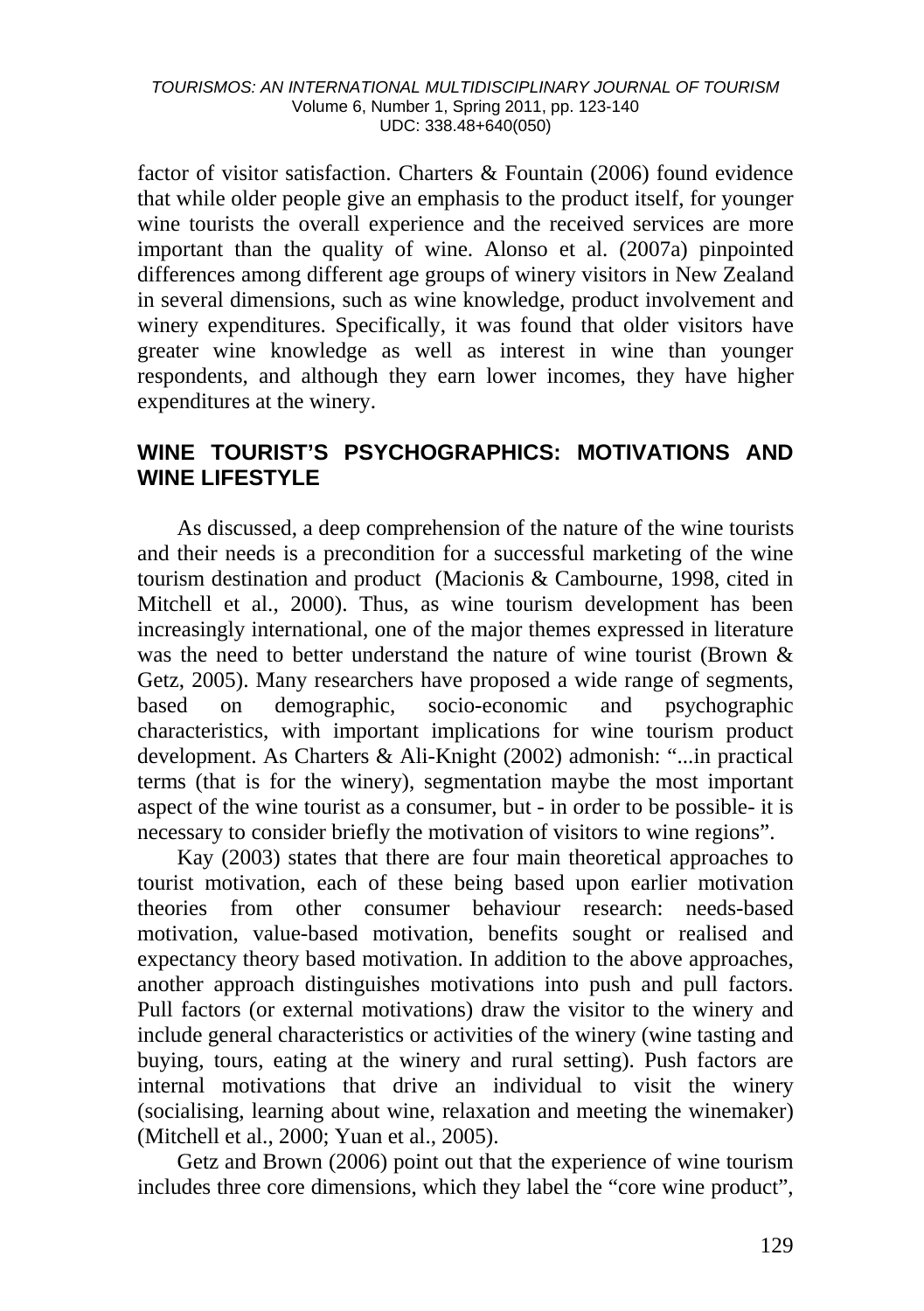the "core destination appeal'', and the ''cultural product''. These findings are supported by Sparks (2007), who proposed the following three dimensions: the "destination experience", the "core wine experience" and the "personal development". While "destination experience" and "core wine experience" are pull factors, "personal development" is considered to be an internal motivation (push factor) and is strongly related to the desire to seek information about wine.

A basic distinction between wine tourists based on motivations was introduced by Johnson (1998:15, in Galloway et al., 2008). Using as a main criterion the purpose of the visit, he distinguishes two types of wine tourists: The "specialist winery tourist" and the "generalist" visitor. The first type refers to someone who "visits a vineyard, winery, wine festival or wine show for the purpose of recreation and whose primary motivation is a specific interest in grape wine or grape wine-related phenomen", while the second type includes those that are primarily motivated to visit a wine region for other reasons. Wine tourists' motivations were also the basis for the segmentation applied by Gatti & Maroni (2004), who conducted a more recent study in Italy. Using Multiple Correspondence Analysis (MCA), they classified wine tourists into four distinct groups: 1) The "Professional", 2) the "Cultured", 3)the "Enthusiastic" and 4) the "Wine Tourist by Change".

In an attempt to segment winery visitors in the Macedonia region, Alebaki & Iakovidou (2006), used two-step cluster analysis, based both on demographics and winery visitors' motivations. The findings showed four distinct types of visitors who engage wine tourism in Greece: 1) the "Wine lovers", who are usually highly educated and high income and whose prime objectives for visiting the area are: visiting the winery, meeting the winemaker and learning more about wine and wine making, 2) the "Neophytes", who are mainly low- income students with a special interest in wine and visiting the winery is their major incentive, 3) the "Occasional Wine Tourists", who are not interested in learning about wine, but are attracted by the local gastronomy and 4) The "Hangers-on", who are not interested in wine or wine making, they are not wine consumers in general and for them, a vineyard or a winery is just another tourist attraction. It is of utmost importance to be stressed, that for the 'hangers-on', the membership of a winery in the project: "Wine Roads of Northern Greece" is an important factor and can become a motive for visiting it.

Wine tourism researchers have also demonstrated a strong interest in wine lifestyle as a characteristic which can be used in segmentation. The latter includes wine interest, wine cellaring behaviour and wine club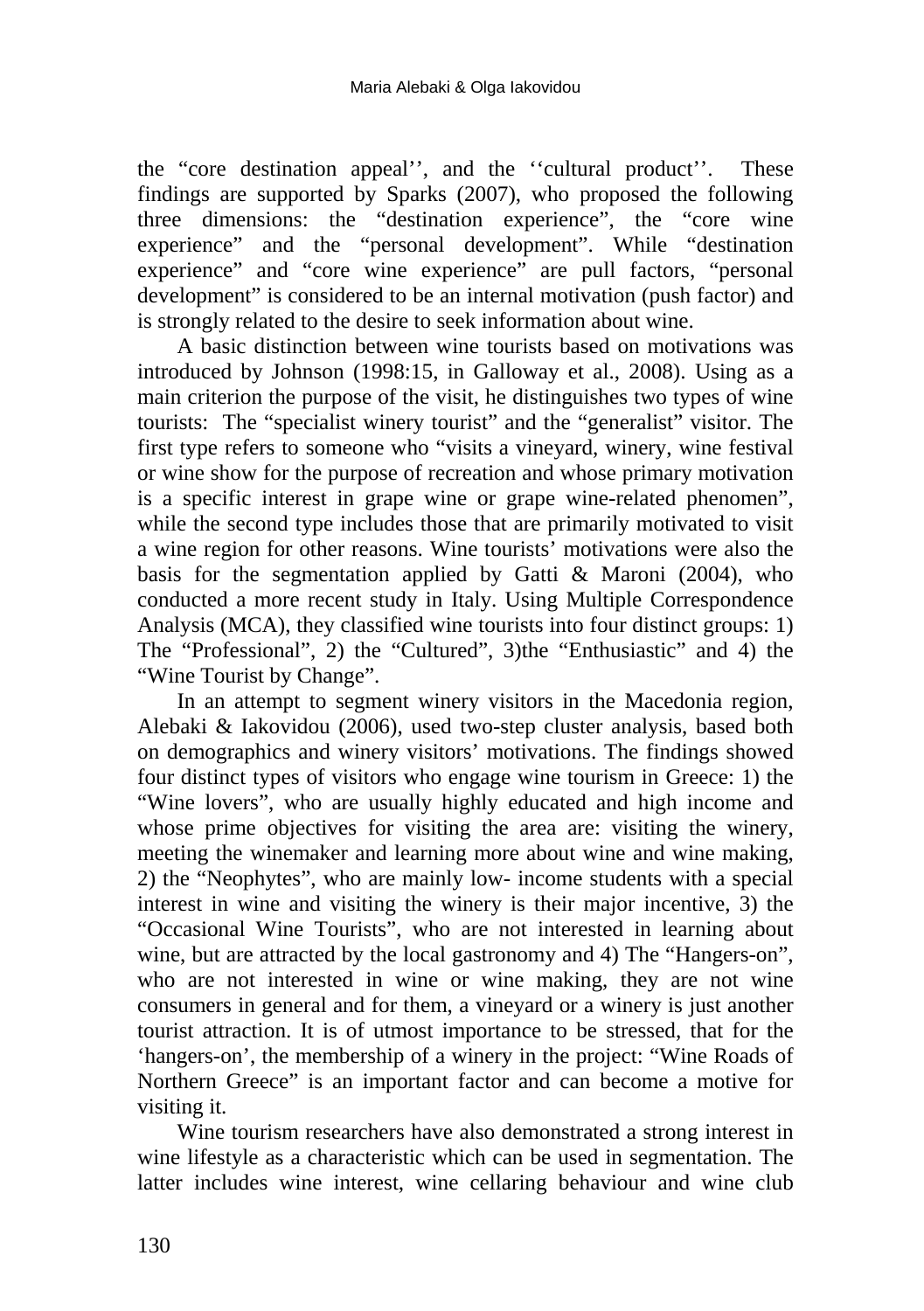participation (Alonso et al., 2007b; Mitchell et al., 2000). For instance, lifestyle components, such as wine knowledge, motivations and wine behaviour were used as a basis for segmenting the wine tourists in Italy. According to the Movimento del Turismo del Vino, four groups emerge: 1) The "Professional", 2) the "Impassioned Neophyte", 3) the "Hangeron" and 4) the "Drinker" (Coriglano, 1996). Following the same approach, Macionis & Cambourne (1998:44, in Cambourne & Macionis, 2000:88), used data from a previous research in Australia (Roy Morgan Holiday Tracking Research, 1996) in order to create a "wine tourism portfolio". The latter classifies wine tourists into ten "value segments", using as criteria socio-economic variables as well as values, beliefs and the general lifestyle. According to Cambourne & Macionis (2000:89), the groups: "Visible Achievers", "Socially Aware", "Traditional Family Life" and "Young Optimists" constitute the majority of winery visitors and "appear to be the most appropriate target markets for wine tourism marketers and practitioners".

Knowing the level of interest in wine of wine tourists is of high importance (Mitchell et al., 2000: 124). Therefore, using the interest in wine as criterion, Ali-Knight & Charters (1999) segmented wine tourists in two categories: the "Casual Tourists", who just want to taste wine and nothing else and the "Sophisticated Drinkers", who seek to gather as much information as they can about the product. However, it should be mentioned that this study is supply-focused and is based on the winemakers' perceptions. This "intuitional approach", has been also adopted by Hall (1996, cited in Hall & Macionis, 1998). The segmentation, using as a basis both tourists' motivations and their interest in wine, resulted in three primarily segments: 1) The "Wine Lover" (who is similar to the "Specialist" of Johnson's typology), 2) the "Wine Interested" and 3) the "Curious Tourist".

Charters & Ali-Knight (2002) built upon Hall's typology and approached the issue from a demand –side (consumer perceptions). They segmented wine tourists on the basis of their lifestyle (wine knowledge, interest in wine motivations for visiting the wine region). Five groups emerged: 1) The "Wine Lover", who has a desire to seek education about wine, 2) the "Connoisseur" (which is a sub-set of the wine lover), 3) the "Wine Interested" and 4) the "Wine Novice" (correspondingly to the curious tourist). They also added a small group that consists of the "Hangers-on". The same study proposes a model that consists of three dimensions: purpose of visit, general tourist motivation and relationship to other tourist activities.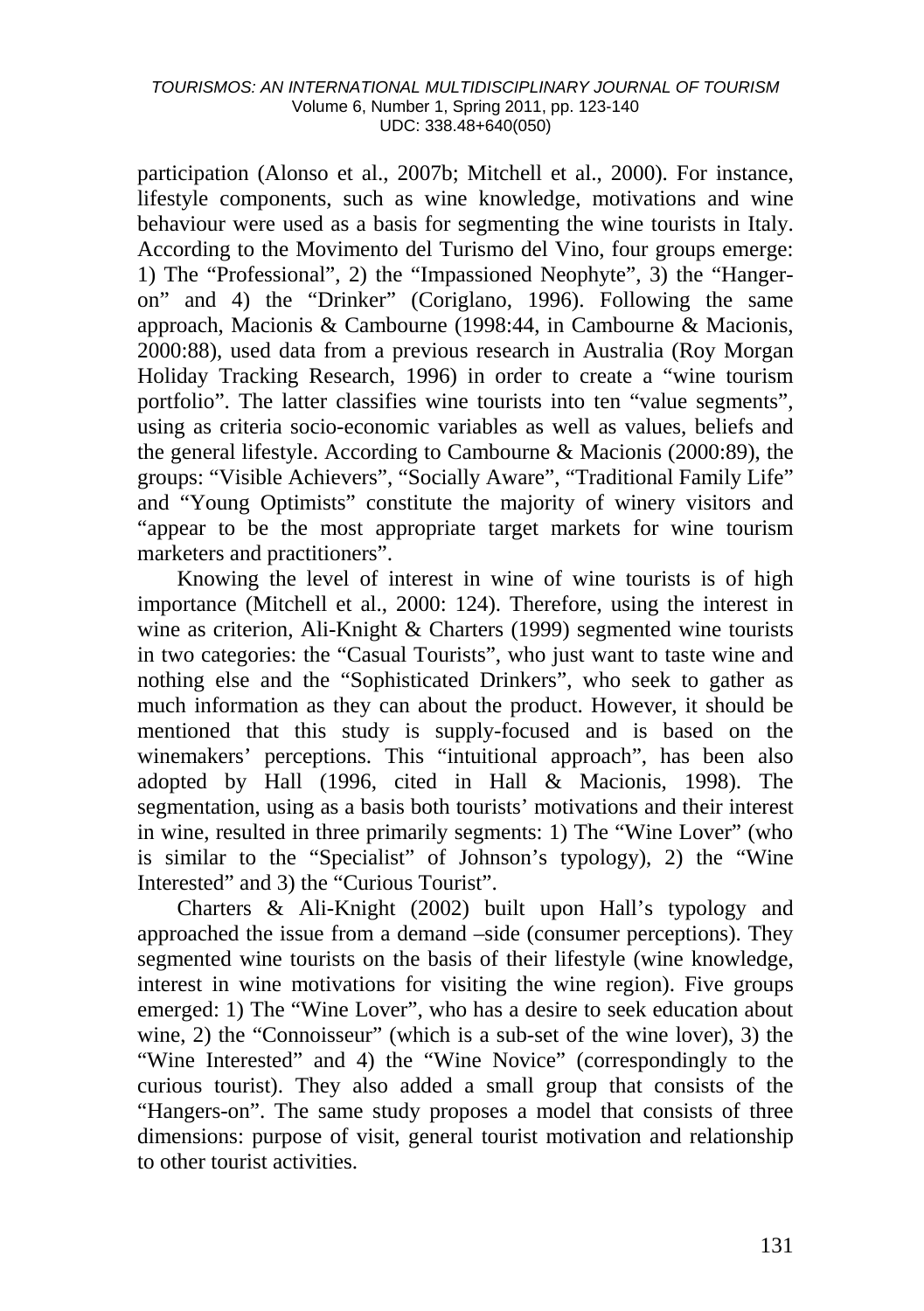In some cases, it is asked from wine tourists to classify themselves regarding their knowledge about wine ("Advanced", "Intermediate" or "Basic") (Maddern & Colledge, 1996). However, according to Charters & Ali-Knight (2002), "the problem with knowledge is that it is only suggestive of the respondent's motivation as a wine tourist and it is difficult to quantify". Therefore, O'Mahony et al. (2006) use as a criterion the involvement in the wine product category and classify wine tourists in three segments: 1) the "Committed Consumer", 2) the "Traditional Consumer" and 3) the "Uninvolved Consumer".

A part of research (Bruwer, 2002b; Houghton, 2001, 2008; Juan et al., 2005, 2006; Weiler et al., 2004) was focused exclusively on the characteristics of a particular group of wine tourists: those who attend wine festivals. The latter have been defined by Yuan et al. (2005) as "a special occasion that attendees actively engage in for the satisfaction of their interest in wine and/or for the entertainment made available by other leisure activities". For instance, Houghton (2008) used Hall's (1996) classification as a basis for distinguishing distinct wine festival customers' types. The study, based on K-Means cluster analysis suggested that wine festivals attract many different types of visitors and there is the same possibility to attract "… a serious wine drinker along with a novice". Cluster analysis that has also been used by Juan et al. (2006) on the basis of motivations, produced three distinct groups named as: the "Wine Focusers", the "Festivity Seekers" and the "Hangers-on" (who showed no interesting in anything at the festival). Each category includes visitors who emphasise in different activities or products when attending a festival.

## **CONCLUSIONS**

The first conclusion that arises from this study results from the examination of the wine tourist's demographics. In particular, when wine tourists between "Old" and "New World" countries are compared, distinctive differences concerning gender are evident. In the New World countries, the typical wine tourist is usually female, while in Europe it appears to be a male. The above consideration is highly important, because, as Mitchell & Hall (2001b) state, there are differences between wine tourists in terms of gender. For example, female wine tourists tend to attract more easily from wine bottles/ labels (i.e. packaging), share the winery's wine with others and make post winery visit wine purchases. As Mitchell & Hall (2001a) also report: "Females were also around twice as likely to enjoy elements of the ambience of the winery, including the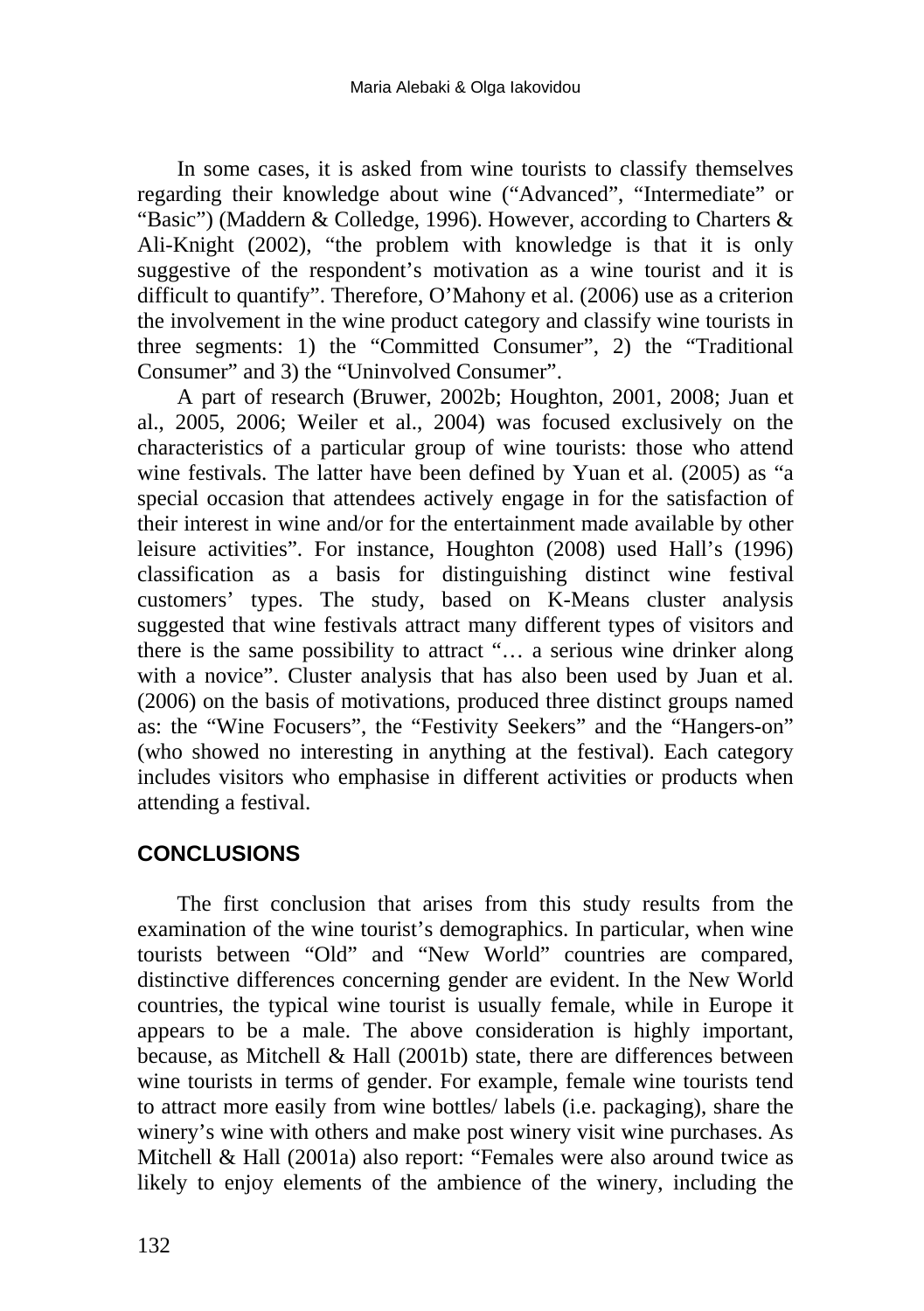inviting or relaxed nature of a winery, socialising with friends at the winery and sunny weather and alfresco dining". This result has important implications for the wine tourism stakeholders, as they can develop and diversify their products and strategies successfully, according to the needs and expectations of each target group, taking into consider gender differentiation. Contrarily, common demographic characteristics of wine tourists seem to be their age, educational level and income. Most of research supports the assumption that wine tourists are young, highly educated and have high - income. These findings are of particular importance, as income is one of the most obvious predictors of wine consumption and is used by wineries to target certain visitor groups (Dodd & Bigotte, 1997).

Generally, there is a perspective that "…the ideal wine tourist is male, professional and middle –aged, because they will spend most" (Charters & Carlsen, 2006). However, although younger wine tourists have limited knowledge about wine compared to older ones, they may be more important in the long term. Thus, greater attention needs to be paid, because high satisfaction from the whole wine tourism experience can help in terms to bring them back for return visits (Roberts & Sparks, 2006), create a demand in the long term for specific brands, and built customer loyalty towards individual wineries and their wines (Getz, 2000).

Market segments that have been identified should be valuable to wine tourism operators since they can constitute specific targets for wineries or wine tourism destinations. Each group of visitors can, albeit in a different level, contribute in wine tourism development. There are distinct market segments (i.e. the "Occasional Wine Tourists" or the "Hangers – on"), for whom a winery visit is not the primarily motivation for visiting the wine region. These types of tourists may visit a winery out of obligation because their friends or family want to go. Therefore, they are not particularly profitable for wineries and they have less commercial potential. Nevertheless, they can contribute to rural tourism development in general, as they take part in a variety of activities in the wine region. In this case, a great emphasis should be given in promoting the attraction of the whole destination. However, for the "Wine Lovers" and the "Neophytes" (which can be potential wine lovers under the right circumstances), the winery appears to be an important determinant of visitation. Furthermore, a winery visit may provide a competitive advantage both for the destination and local wines, creating not only profit for wine enterprises but also opportunities for the development of the regional grape and wine sector.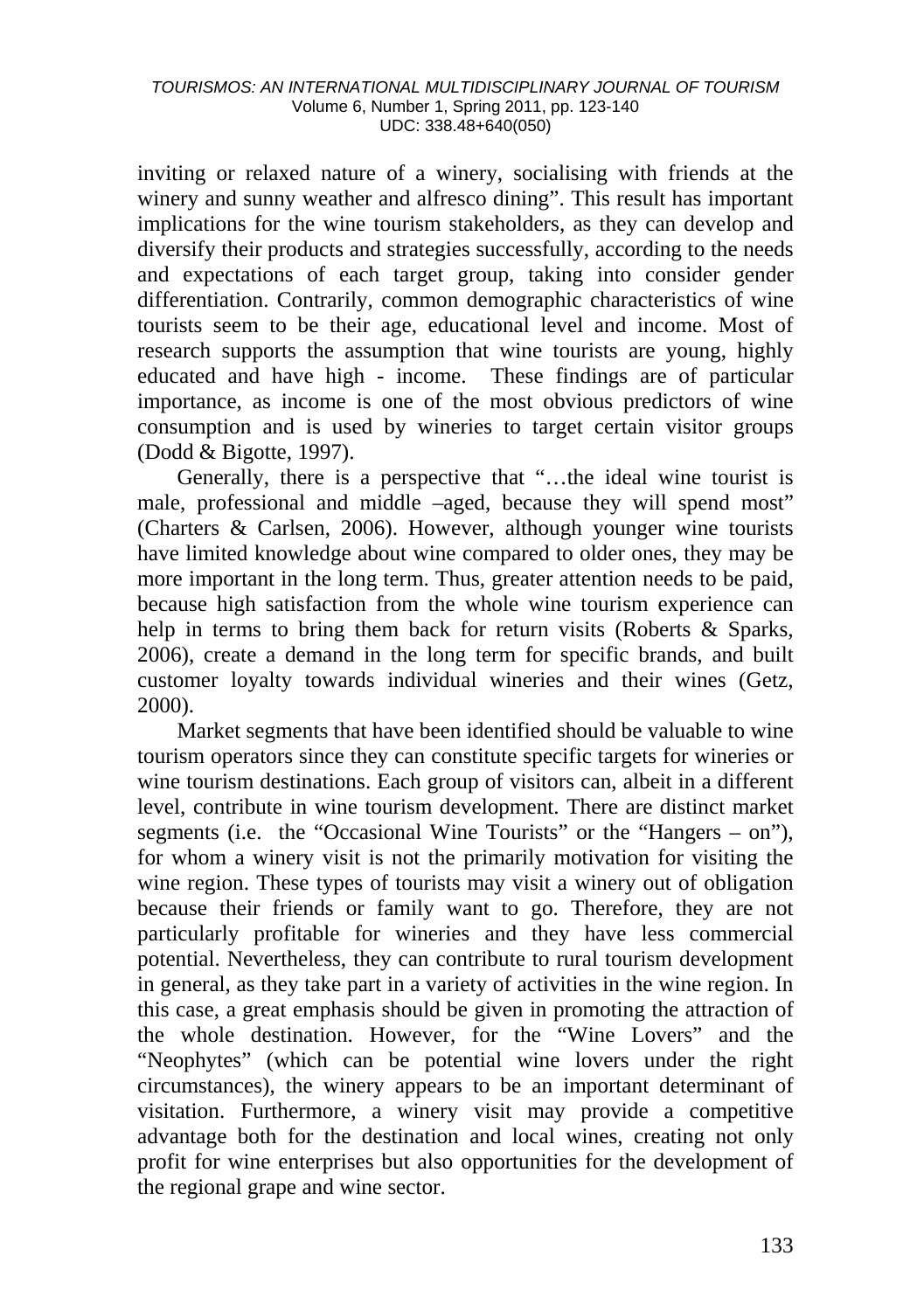It is significant to note that research findings have to be dealt with caution and extractions of generalised conclusions without taking into account both different approaches and dissimilarities in tourism structure among countries should be avoided. It has already been suggested that wine tourists are not a single and culturally homogeneous group (Charters & Fountain, 2006; Dritsaki, 2009). For example, there are wine tourists in Italy who are quite different compared with South African wine tourists. Also, according to European research, wine tourists in Europe can be broadly categorised into three groups: "Formal wine tourists", "Tourists with an acknowledged interested in wine" and "General Tourists". However, a "Formal Wine Tourist" in Europe, usually travels in an organised tour. On the contrary, in the New World countries such as Australia and New Zealand, a highly educated wine tourist is less possible to travel in an organised tour compared with the "Wine Interested" or the "Wine Curious". As expectations and experiences of wine tourism vary from region to region, intercultural differences among wine tourists as well as their influence on wine tourism behaviour should be taken into consideration (Charters & Ali-Knight, 2000; Charters & Ali-Knight, 2002; Charters & Carlsen, 2006).

Given the "shifting nature of the wine tourist in various places" (Charters & Ali-Knight, 2002), there is a need for more quantitative research to be carried out, especially in the European countries, including data from several wine regions, in order to further investigate the factors that influence on wine tourist's characteristics, motives and preferences. At last, even in cases where research is focused on the demand-side (wine tourists' perceptions), it is necessary to obtain data from broader samples (Sparks, 2007) and different locations and not only by sampling winery visitors or studying consumers at the cellar door. Therefore, more research is needed to gain a fuller understanding of wine consumers in general (Getz and Brown, 2006).

### **REFERENCES**

- Alant, K. & Bruwer, J. (2004). Wine tourism behaviour in the context of motivational framework for wine regions and cellar doors. *Journal of Wine Research,* Vol. 15, No.1, pp.27-37.
- Alebaki, M. & Iakovidou, O. (2006). Wine tourism and the characteristics of winery visitors: The case of Wine Roads of Northern Greece. Paper presented at the 9th Pan-Hellenic Congress of Greek Association of Agricultural Economists. Athens, Greece, 2-4 November 2004. (in Greek).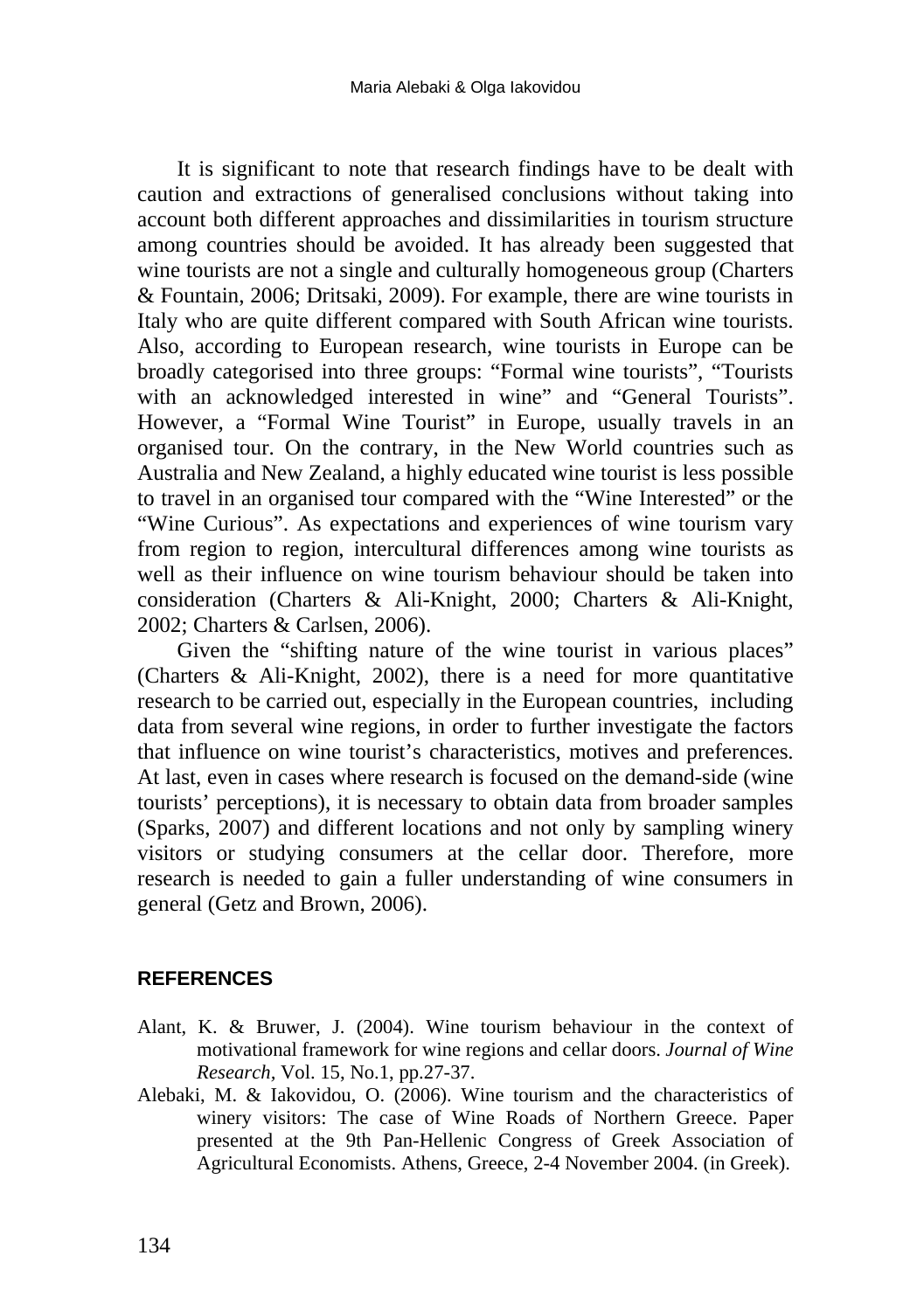- Ali-Knight, J. & Charters, S. (1999). Education in a Western Australian wine tourism context. *International Journal of Wine Marketing*, Vol. 11, No.1, pp.7-18.
- Alonso, A, Fraser, R.A. & Cohen, D.A. (2007a). Does age matter? How age influences the winery experience. *International Journal of Culture, Tourism and Hospitality Research,* Vol. 1, No.2, pp.131-138.
- Alonso, A., Fraser, R.A. & Cohen, D.A. (2007b). Investigating differences between domestic and international winery visitors in New Zealand. *International Journal of Wine Business Research*, Vol. 19, No.2, pp.114- 126.
- Brown, G. & Getz, D. (2005). Linking wine preferences to the choice of wine tourism destinations. *Journal of Travel Research*, Vol. 43, No.3, pp.266- 276.
- Boniface, P. (2003). *Tasting Tourism: Travelling for Food and Drink (New Directions in Tourism Analysis).* Aldershot, Ashgate.
- Bruwer, J. (2002a). Marketing wine to Generation X consumers through the cellar door. *The Australian and New Zealand Grapegrower and Winemaker*. Vol. 467, pp.67-70.
- Bruwer, J. (2002b). Wine and food events: a golden opportunity to learn more about wine consumers. *The Australian and New Zealand Wine Industry Journal*, Vol. 1, No.3, pp.92-99.
- Bruwer, L., Li, E. & Reid, M. (2002). Segmentation of the Australian Wine Market Using a Wine-Related Lifestyle Approach. *Journal of Wine Research,* Vol. 13, No.3, pp.217-242.
- Cambourne, C. & Macionis, N. (2000). Meeting the Winemaker: wine tourism product development in an emerging wine region. In C.M. Hall, E. Sharples, B. Cambourne & N. Macionis (Eds.) *Wine Tourism Around the World, Development, Management and Markets*, Oxford: Butterworth-Heinemann.
- Carmichael, B. (2005). Understanding the wine tourism experience for winery visitors in the Niagara region, Ontario, Canada. *Tourism Geographies*, Vol.7, No.2, pp.185-204.
- Charters, S. & Ali-Knight, J. (2000). Wine tourism a thirst for knowledge? *International Journal of Wine Marketing,* Vol. 12, No.3, pp.70-81.
- Charters, S. & Ali-Knight, J. (2002). Who is the wine tourist? *Tourism Management*, Vol. 23, No.3, pp.311-319.
- Charters, S. & Carlsen, J. (2006). Conclusion : The future of wine tourism research, management and marketing. In J. Carlsen & S. Charters (Eds.) *Global Wine Tourism: Research Management and Marketing*, London: CABI Publishing.
- Charters, S. & Fountain, J. (2006). Younger wine tourists : a study of generational differences in the cellar door experience. In J. Carlsen & S. Charters (Eds.) *Global Wine Tourism: Research Management and Marketing*, London: CABI Publishing.
- Corigliano, M.A. (1996). *Enoturismo: caratteristiche della domanda, strategie di offerta e aspetti territoriali e ambientali*. Milano, Franco Angeli.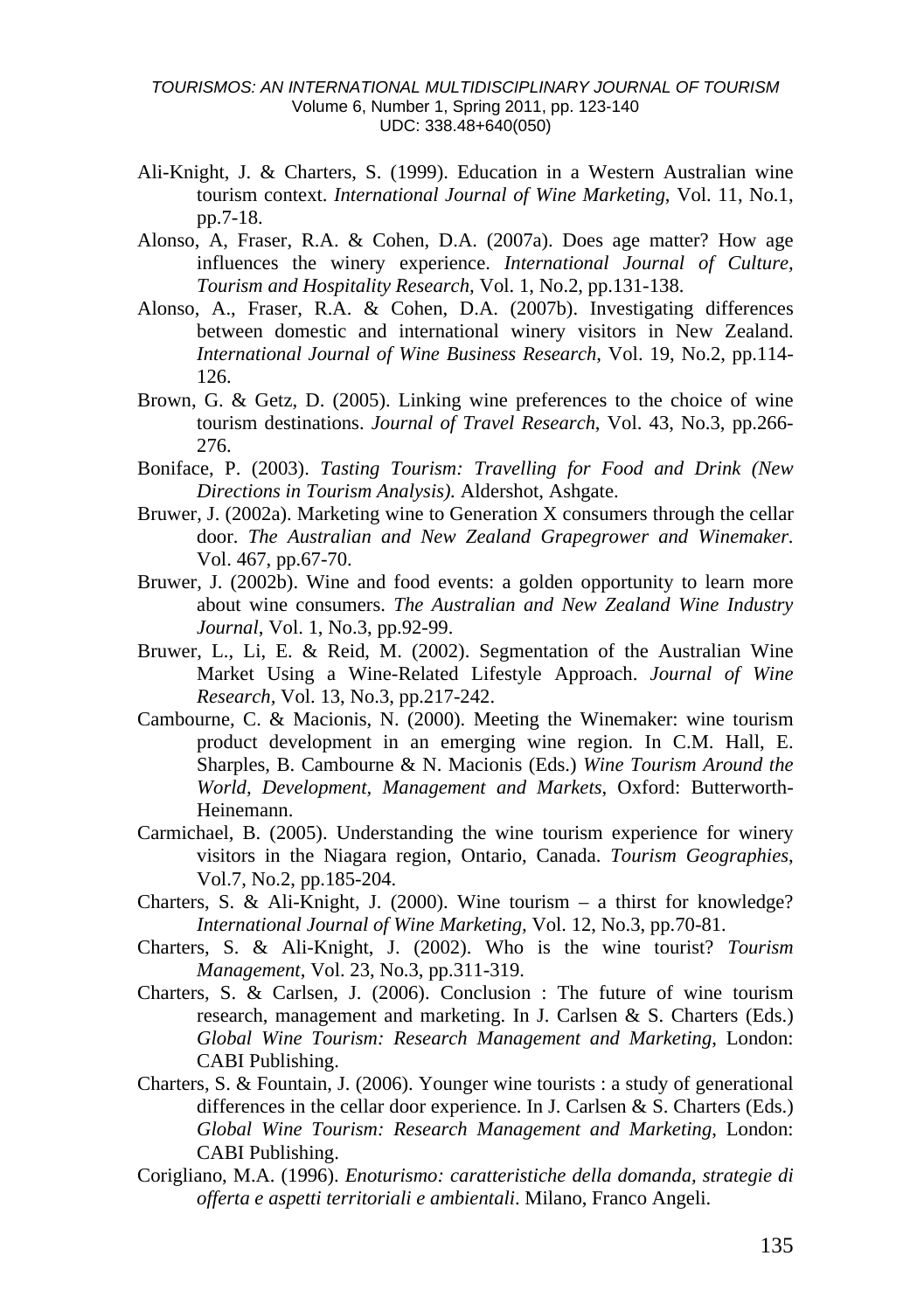- Blij, H.J.D. (1983). *Wine: a Geographic Appreciation*. Totowa, Rowman & Allanheld.
- Dritsaki, C. (2009). The life cycle of agro tourist enterprises. *Tourismos,* Vol. 4, No.2, pp. 149-154.
- Dodd, T.H. (1995). Opportunities and pitfalls of tourism in a developing wine industry. *International Journal of Wine Marketing*, Vol. 7, No.1, pp.5-16.
- Dodd, T.H. & Bigotte, V. (1997). Perceptual differences among visitors to wineries. *Journal of Travel Research*, Vol. 35, No.3, pp.46-51.
- Dodds, R. & Butler, R. (2010). Barriers to implementing sustainable tourism policy in mass tourism destinations. *Tourismos,* Vol. 5, No.1, pp. 35-54.
- Edwards, F. (1989). The marketing of wine from small wineries: managing the intangibles*. International Journal of Wine Marketing*, Vol. 1, No.1, pp.14- 17.
- Folwell, R.J. & Grassel, M.A. (1995). How tasting rooms can help sell wine. In Department of Agricultural and Resource Economics, University of Arizona (Eds.) *Direct Farm Marketing and Tourism Handbook*, Arizona, The University of Arizona: Department of Agricultural and Resource Economics.
- Frochot, I. (2000). Wine tourism in France: A paradox? In M. Hall, L. Sharples, B. Cambourne, & N. Macionis (Eds.) *Wine Tourism Around the World: Development, Management and Markets*, Oxford: Butterworth– Heinemann.
- Galloway, G., Mitchell, R., Getz, D., Crouch G. & Ong, B. (2008). Sensation seeking and the prediction of attitudes and behaviours of wine tourists. *Tourism Management*, Vol. 29, No.5, pp.950-966.
- Gronau, W. & Kaufmann, R. (2009). Tourism as a stimulus for sustainable development in rural areas: A Cypriot perspective. *Tourismos,* Vol. 4, No.1, pp. 83-96.
- Gatti, S. (2001). Experiences of oenological tourism in Italy: the Nobile di Montepulciano wine route in Tuscany. *Paper presented at the 73rd EAAE Seminar*. Faculty of Economics, University of Ancona. Ancona, Italy, 28 - 30 June 2001.
- Gatti, S. & Maroni, F. (2004). A profile of wine tourists in some Italian region vineyards: an application of the multiple correspondence analysis. Paper presented at the Vineyard Data Quantification Society (VDQS) Colloque, Oenometrics XI, Dijon, France: 21-22 May 2004.
- Getz, D. (2000). *Explore Wine Tourism: Management, Development, Destinations*. New York, Cognizant.
- Getz, D. & Brown, G. (2006). Critical success factors for wine tourism regions: A demand analysis. *Tourism Management*, Vol. 27, No.1, pp.146–158.
- Goldberg, M.A. & Murdy, J. (2006). Wine tourism after the direct shipment revolution: implications and a proposed methodological framework. *International Business and Economics Research Journal*, Vol. 5, No.2, pp.1-10.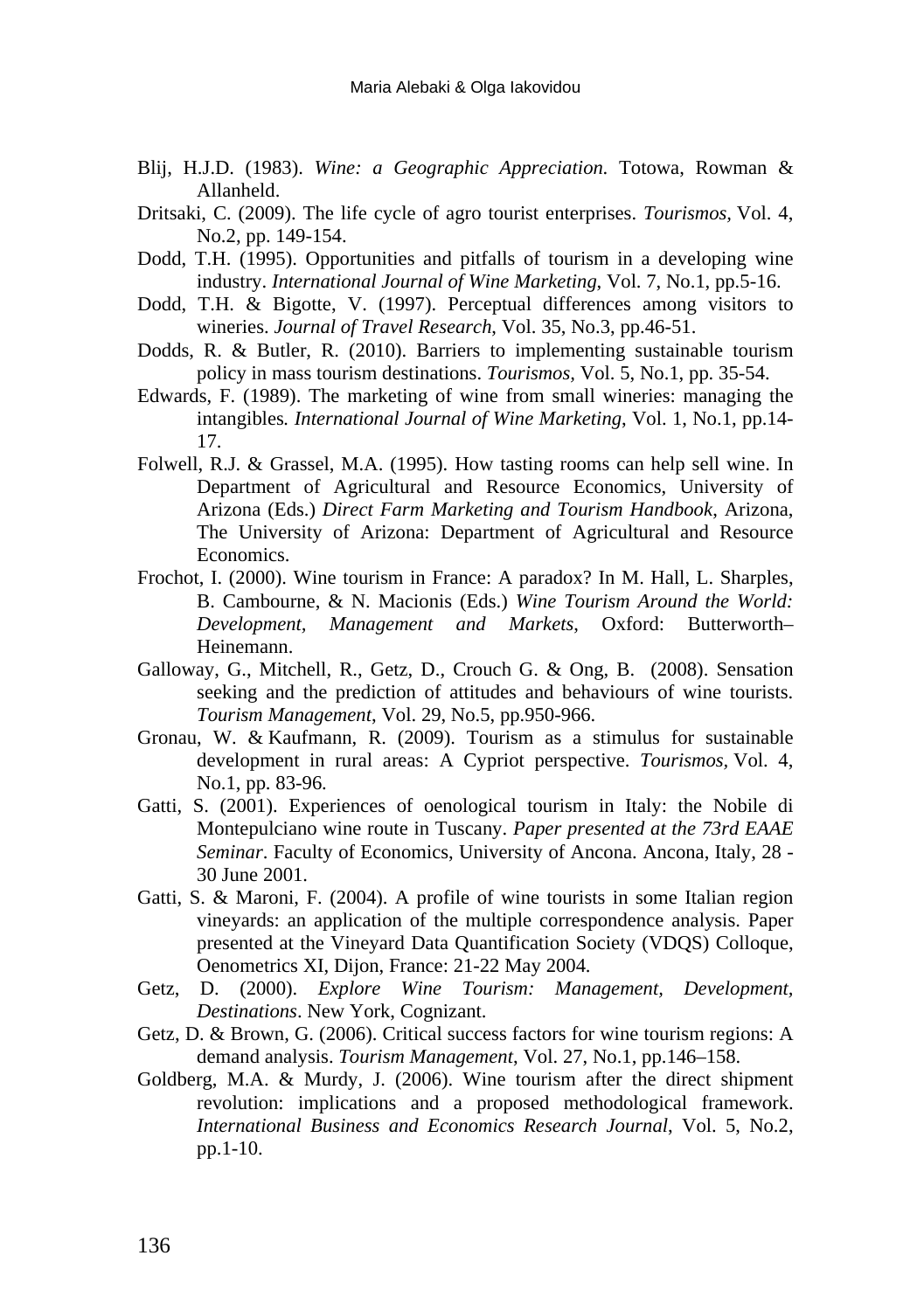- Hall, C.M. (1996). Wine tourism in New Zealand. In G. Kearsley (Eds.) *Proceedings of Tourism Down Under II: A Tourism Research Conference*, Dunedin: Centre for Tourism, University of Otago.
- Hall, C.M. & Macionis, N. (1998). Wine tourism in Australia and New Zealand. In R. Butler, M. Hall and J. Jeckins (Eds.) *Tourism and Recreation in Rural Areas,* England: Wiley.
- Hall, C.M., & Mitchell, R. (2002). The tourist terroir of New Zealand wine: the importance of region in the wine tourism experience. In A. Montanari (Eds.) *Food and Environment: Geographies of Taste*, Rome: Societa Geografica Italiana.
- Hall, C.M., Johnson, G., Cambourne, B., Macionis, N., Mitchell, R.D. & Sharples, L. (2000). Wine tourism: An introduction. In C.M. Hall, L. Sharples, B. Cambourne and N. Macionis (Eds.) *Wine Tourism Around the World, Development, Management and Markets*, Oxford: Butterworth-Heinemann.
- Houghton, M. (2001). The Propensity of Wine Festivals to Encourage Subsequent Winery Visitation. *International Journal of Wine Marketing*, Vol. 13, No.3, pp.32-41.
- Houghton, M. (2008). Classifying wine festival customers: Comparing an inductive typology with Hall's wine tourist classification. *International Journal of Culture, Tourism and Hospitality Research*, Vol. 2, No.1, pp.67-76.
- Johnson, G.R. (1998). Wine tourism in New Zealand: A national survey of wineries 1997. Unpublished Diploma in Tourism Dissertation, Otago, New Zealand, University of Otago.
- Kay, P. (2003). Consumer motivation in a tourism context: continuing the work of Maslow, Rokeach, Vroom, Deci, Haley and others. Paper presented at the ANZMAC 2003 Conference. University of South Australia, Adelaide, Australia, 1-3 December 2003.
- Kolyesnikova, N., Dodd, T. & Laverie, D.A. (2007). Gratuity purchasing at wineries: An investigation of the determining factors*. International Journal of Wine Business Research*, Vol. 19, No.4, pp.239-256.
- Lopez-Guzmán, T., Millán Vázquez, G. & Caridad y Ocerín, J.M. (2008). Análisis econométrico del enoturismo en España. Un estudio de caso. *Estudios y Perspectivas en Turismo*, Vol. 17, No.1, pp.98-118.
- Machlouzarides, H. (2010). Destination marketing through a utility business model: The case of Cyprus. *Tourismos,* Vol. 5, No.2, pp. 161-177.
- Macionis, N. (1996). Wine tourism in Australia. In G. Kearsley (Eds*.) Proceedings of Tourism Down Under II: A Tourism Research Conference. Dunedin*, Centre for Tourism: University of Otago.
- Macionis, N. & Cambourne, B. (1998). Wine tourism: just what is it all about? *Wine Industry Journal*, Vol. 13, No.1, pp.41-47.
- Maddern, C., & Golledge, S. (1996). *Victorian Wineries Tourism Council Cellar Door Survey*. Melbourne, Victorian Wineries Tourism Council.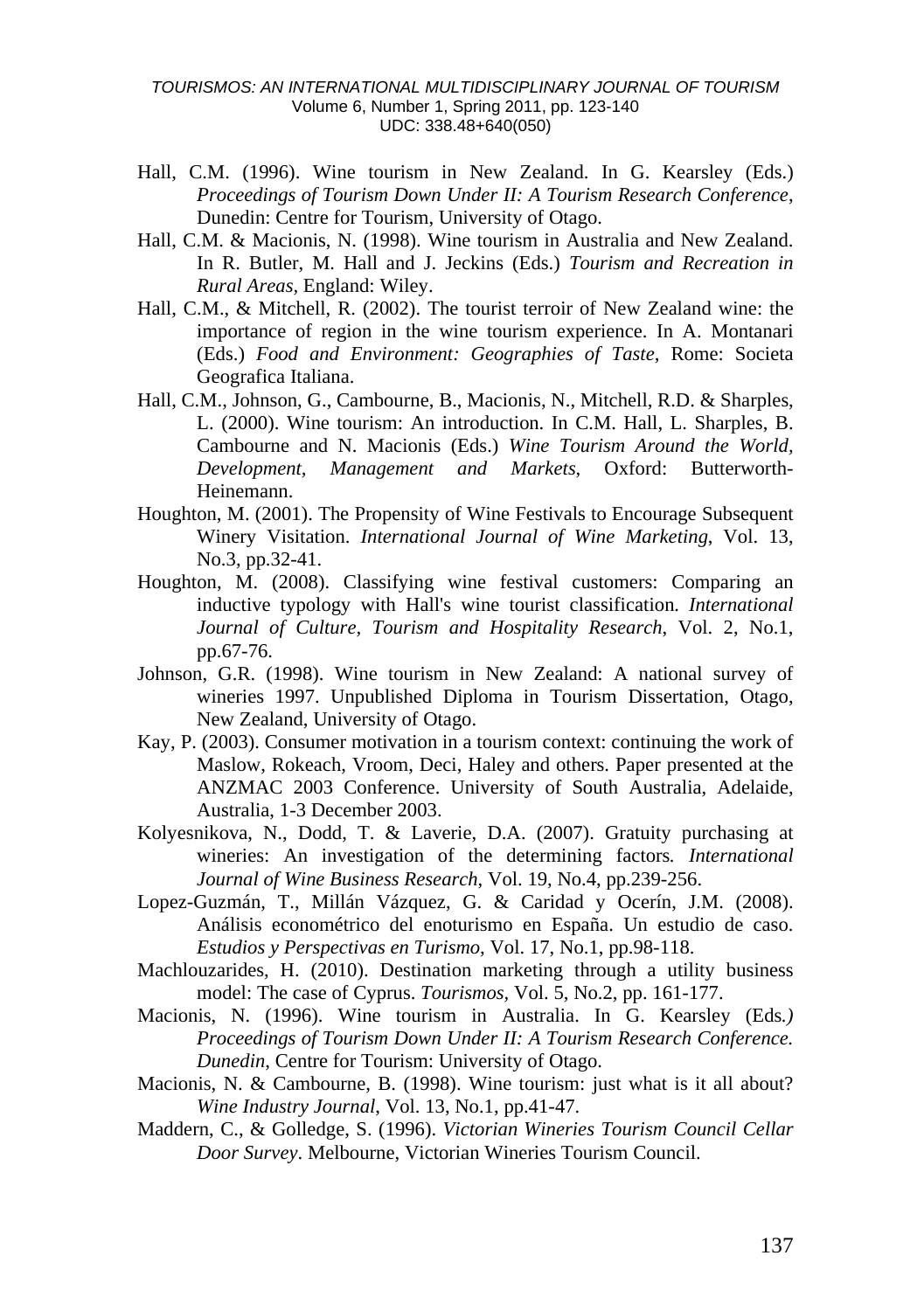- McDonnell, A. & Hall, C.M. (2008). A framework for the evaluation of winery servicescapes: a New Zealand case. *Revista de Turismo y Patrimonio Cultural Pasos*, Vol. 6, No.2, pp.231-247.
- McKinna, D. (1987). Developing Marketing Strategies for Wines. In P.F. Hayes (Eds.) *Proceedings of the Grapes and Wine–The Business End Conference (18-19 August 1987)*, Hyatt on Collins, Melbourne, Victorian Wine Industry Association.
- Ministry of Tourism of New Zealand. (2007). *Tourist Activity: Wine Tourism*. New Zealand series B. Wellington, Ministry of Tourism.
- Mitchell, R. (1999). *New Zealand Winery Visitors' Survey*. *National Summary Report.* Centre for tourism, University of Otago, pp.1-10.
- Mitchell, R. (2002). The generation game: generation  $\overline{X}$  and baby boomer wine tourism. In C.W. Glen (Eds.), *New Zealand Tourism and Hospitality Research Conference Proceedings*, Rotorua: Waiariki Institute of Technology.
- Mitchell, R. (2004). Scenery and Chardonnay: A visitor perspective of the New Zealand winery experience. Unpublished Phd Thesis. Otago, New Zealand: University of Otago.
- Mitchell, R. (2006). Influences on post-visit wine purchase (and non-purchase) by New Zealand winery visitors. In J. Carlsen and S. Charters (Eds.) *Global Wine Tourism: Research Management and Marketing*, London: CABI Publishing.
- Mitchell, R. & Hall, C.M. (2001a). The influence of gender and region on the New Zealand winery visit. *Tourism Recreation Research*, Vol. 26, No.2, pp.63-75.
- Mitchell, R. & Hall, C.M. (2001b). Lifestyle behaviors of New Zealand winery visitors: wine club activities, wine cellars and place of purchase. *International Journal of Wine Marketing*, Vol. 13, No.3, pp.82-94.
- Mitchell, R. & Hall, C.M. (2006). Wine tourism research: the state of play. *Tourism Review International*, Vol. 9, No.4, pp.307-332.
- Mitchell, R., Hall, C.M. & McIntosh, A. (2000). Wine Tourism and Consumer Behaviour. In C.M. Hall, L. Sharples, B. Cambourne and N. Macionis (Eds*.) Wine Tourism Around the World, Development, Management and Markets*, Oxford: Butterworth-Heinemann.
- O'Mahony, B., Hall, J., Lockshin, L., Jago., L. & Brown, G. (2006). Understanding the impact of wine tourism on post-tour purchasing behaviour. In J. Carlsen and S. Charters (Eds.) *Global Wine Tourism: Research Management and Marketing*, London: CABI Publishing.
- O'Neill, M.A., & Palmer, A. (2004). Wine production and tourism: Adding service to a perfect partnership. *Cornell Hotel and Restaurant Administration Quarterly*, Vol. 45, No.3, pp.269-284.
- O'Neill, M.A. & Charters, S. (2006). Survey timing and visitor perceptions of cellar door quality. In J. Carlsen & S. Charters (Eds.) *Global Wine Tourism: Research Management and Marketing*, London: CABI Publishing.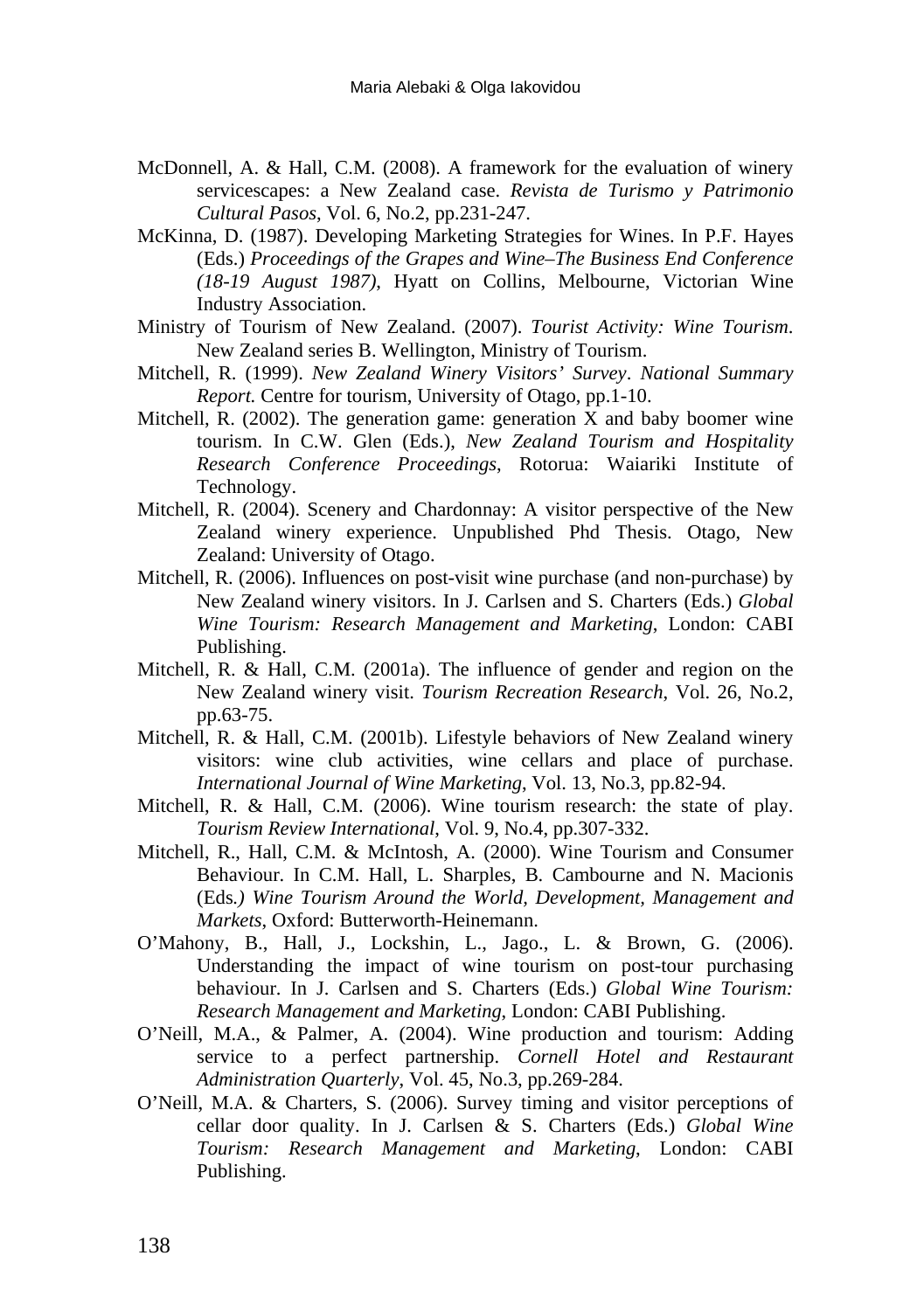- Peters, G.L. (1997). *American Winescapes: The Cultural Landscapes of America's Winecountry (Geographies of Imagination)*. USA, Westview Press.
- Roberts, L. & Sparks, B. (2006). Enhancing the wine tourism experience: the customers' viewpoint. In J. Carlsen and S. Charters (Eds.) *Global Wine Tourism: Research Management and Marketing*, London: CABI Publishing.
- Roy Morgan Holiday Tracking Research. (1996). *Roy Morgan Value Segments*. Melbourne, Roy Morgan.
- Schiffman, L., Bednall, D., Cowley, E., O'Cass, A., Watson, Jj. & Kanuk, L. (2001). *Consumer Behavior* (2nd ed.). Sydney, Prentice-Hall.
- Simon, J. (2001). Treading the true grape trail. *Sunday Times*, December 23, Section 4.
- Sparks, B. (2007). Planning a wine tourism vacation? Factors that help to predict tourist behavioural intentions. *Tourism Management*, Vol. 28, No.5, pp.1180-1192.
- Spawton, T. (1986). Understanding wine purchasing: knowing how the wine buyer behaves can increase sales. *The Australian and New Zealand Wine Industry Journal,* Vol. 1, No.2, pp.54-57.
- South Australian Tourism Commission. (1997). *SATC Corporate Plan 1998- 2003*. Adelaide, SATC.
- Tassiopoulos, D. Muntsu, N. & Haydam, N. (2004). Wine tourism in South Africa: a demographic and psychographic study. *Journal of Wine Research,* Vol. 15, No.1, pp.51-63.
- Tassiopoulos, D. & Haydam, N. (2006). Wine tourists in South Africa: a demographic and psychographic study. In J. Carlsen & S. Charters (Eds.) *Global Wine Tourism: Research Management and Marketing*, London: CABI Publishing.
- Telfer, D.J. (2001). From a wine tourism village to a regional wine route: An investigation of the competitive advantage of embedded clusters in Niagara, Canada. *Tourism Recreation Research*, Vol. 26, No.2, pp.23-33.
- Treloar, P., Hall, C.M. & Mitchell, R.D. (2004). Wine Tourism and the generation Y market: any possibilities? Paper presented at the CAUTHE 2004 Conference. Brisbane, Queensland, Australia: 10-13 February 2004.
- Triantafyllou Pitsaki, M.E. (2005). Promoting Greek wine through foreign visitors in Greece. Paper presented at the 1st Conference of Greek Wine. Diaselo Conference Center, Metsovo: 1-3 July 2005. (in greek).
- Yuan, J., Cai, L., Morrison, A. & Linton, S. (2005). An analysis of wine festival attendees' motivations: a synergy of wine, travel and special events? *Journal of Vacation Marketing*, Vol. 11, No.1, pp.41-58.
- Yuan, J., Jang, S., Cai, L., Morrison, A. & Linton, S. (2006). Analysis of Motivational and Promotional Effects of a Wine Festival. In J. Carlsen and S. Charters (Eds.) *Global Wine Tourism: Research Management and Marketing*, London: CABI Publishing.
- Waller, D. (2006). Wine Tourism: the case of Alsace, France. Unpublished Master Thesis. Dorset, United Kingdom: Bournemouth University